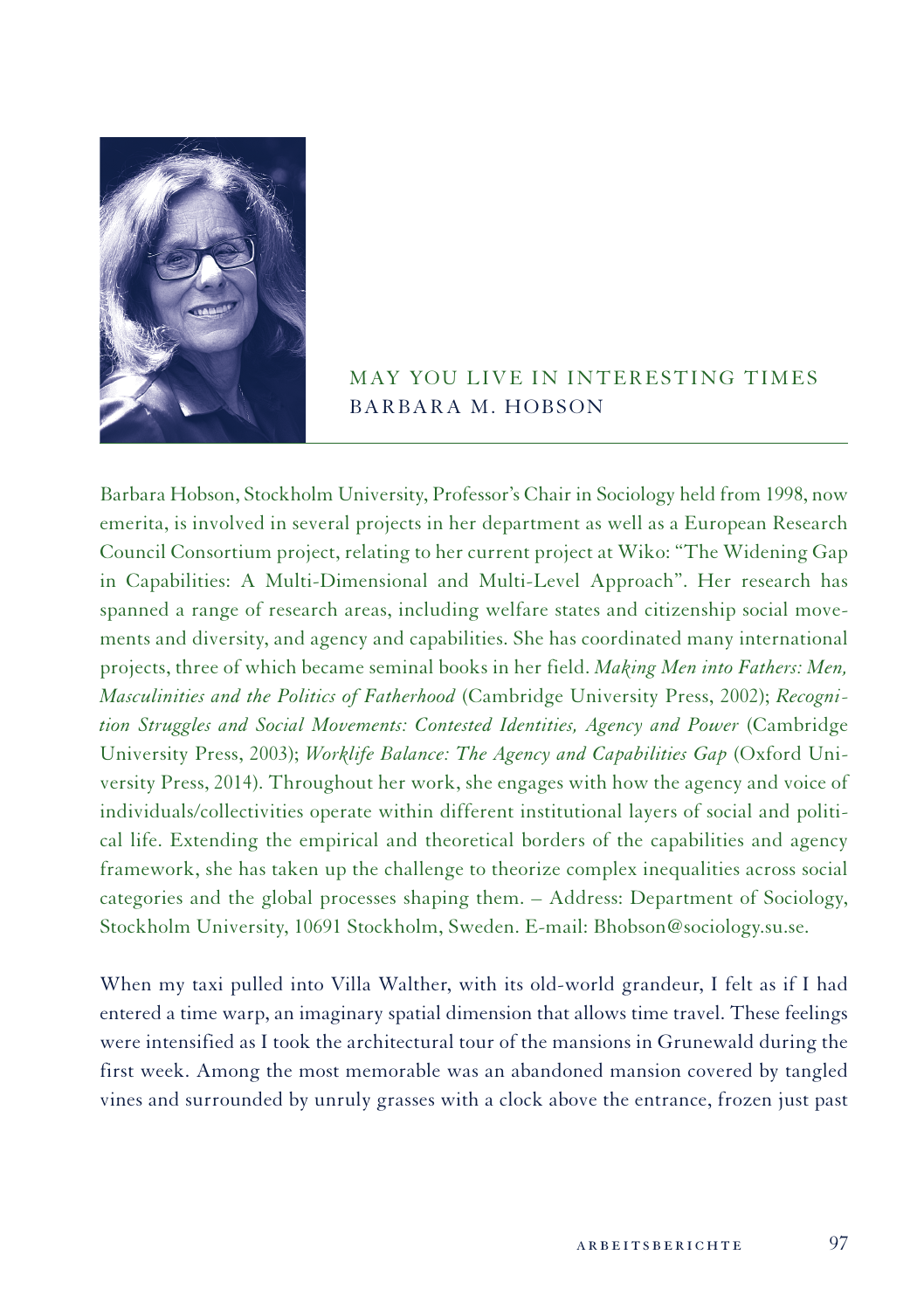10 a.m., evoking the Dickens character Miss Havisham, who shuts herself off from the world. The specters of real persons were visible in the bronze plates on the sidewalks with the names of once-wealthy Jewish inhabitants who did not survive the Holocaust. I imagined myself back in 1941, walking silently toward the train station with the thousands who did or did not know their fate, now memorialized in the metal plates along the tracks, noting the exact dates and numbers sent to the death camps. At the end of our tour, one plaque marked the spot where in 1922 right-wing radicals assassinated Walther Rathenau, a Jew and socialist who served as Foreign Minister in the Weimar republic.

Disturbed by these images and the parallels between the 1930s and the current wave of nationalist populist parties, I wrote a poem that night that ended with the line: "I cringe as I watch the beast slouching across Europe". These lines resonated as we Wiko Fellows watched the German elections on the big screen at Villa Jaffé. The implications were topics of conversations at our lunches. These and other geopolitical events that permeated the walls of the Wissenschaftskolleg 2017/18 personified the Chinese curse "May you live in interesting times".

#### Contrasts

In contrast to the ethnic suburban enclaves of Stockholm, my home, Berlin offers diverse and vibrant multicultural neighborhoods, with open markets and a fusion of music and styles, venues that defy both political and artistic boundaries. The first concert I heard involved an Iranian-Israeli group, held in a church, creating a dynamic mix of Farsi and Hebrew lyrics and musical traditions. Considered to be "spray art" rather than defamation of public property, which is the case in many cities, graffiti is found on walls throughout Berlin.

Political demonstrations are near-daily occurrences interrupting the traffic patterns. One protest against the lack of appropriate bicycle paths left me stranded on Bus 19 for 20 minutes as I watched hundreds of cyclists commandeer the streets. Together with several other Wiko Fellows at the May 1 rally, I observed a collage of rock bands, manifestos calling for radical change and revolution, and endless selling of booze on the street corners, a dramatic contrast to the staid and orderly first of May demonstrations in Sweden. In the only march I participated in myself, on International Women's Day, invited by Zeynep Kıvılcım, our Wiko colleague from Turkey, we joined the diverse and energetic migrant contingent, with its polyglot posters and speeches, carrying our sign "Women, Unite!" (Yaṣasin Kadin Dayan Viṣmasi).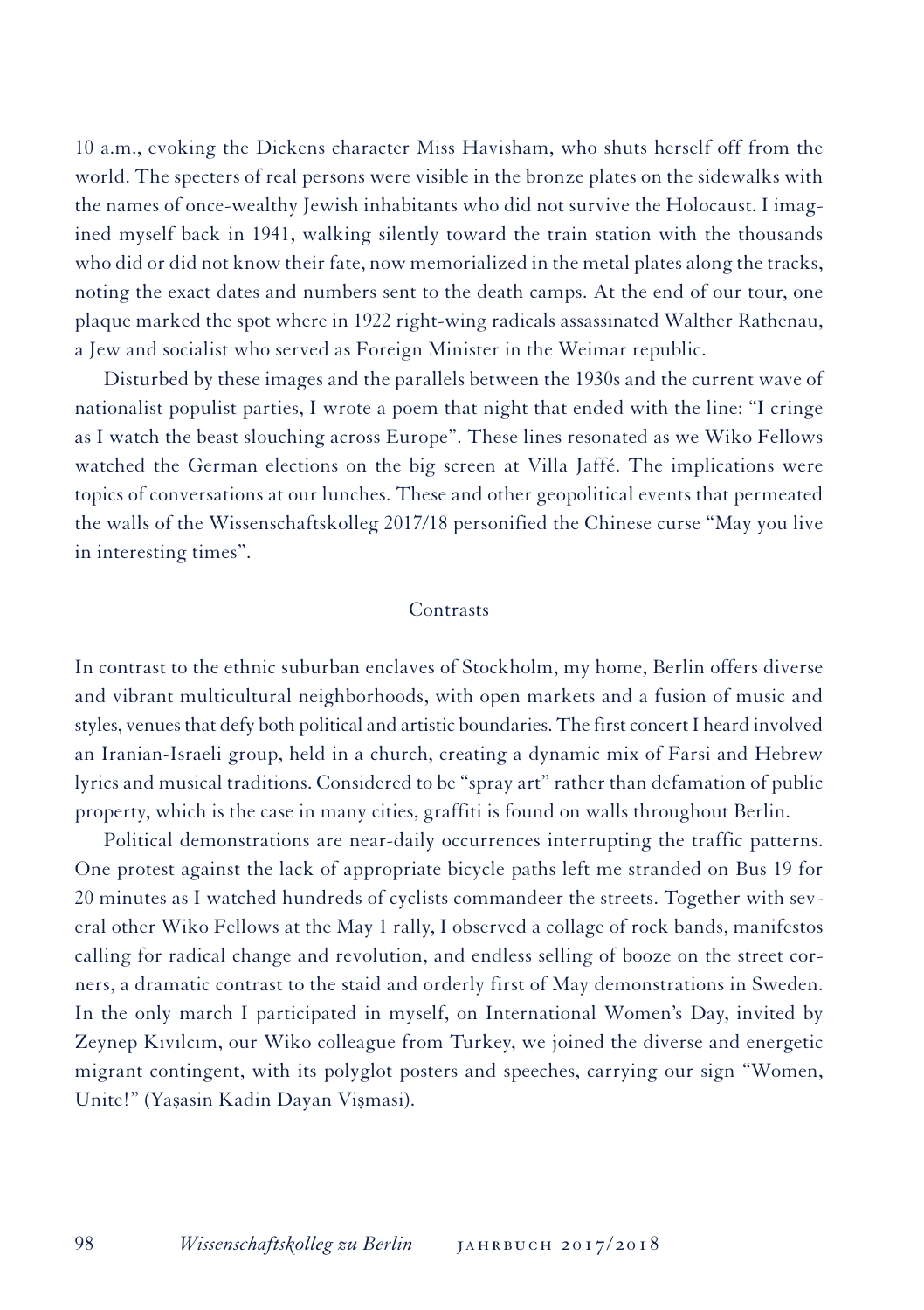Located in the Grunewald suburb, just 10 minutes by bus from the heart of Berlin, Wiko seemed worlds apart, the embodiment of tranquility and cleanliness. Its elegant villas with their pruned gardens were mirrored in the serene lake that I passed every day as I walked to my office. Often, I was lost in thought then, hardly noticing my colleagues outpacing me. Yet, even this sheltered space could be interrupted by protests. On May 1 the Grunewald Train Station was the site of a fairly large demonstration against the housing shortage and rising costs of living in Berlin – with helicopters whirring above and more police than demonstrators.

I wondered how, and if, the growing geopolitical tensions in the wider world would be reflected in the Wiko world. As one of the three Fellows who are sociologists, I wondered how my research project – with its focus on the growing gap in capabilities for well-being and quality of life across regions and countries and within them and its recognition of inequalities in capabilities with respect to gender class, race, ethnicity, age, sexual preference, and their intersections – would be received. Would it engender broader debates in these interesting and perilous times?

# Lost in Translation: Challenges

My first glimpse of Villa Walther raised expectations that the Wiko would be formal, mired in age-old traditions – like I felt the first time I was invited to high table at Oxford University. Instead, Wiko appeared to be a vibrant intellectual environment, evoking an alternative universe where scholars from a range of countries and contexts left behind our daily routines and demands. We came here to compose, write, imagine, and innovate. To facilitate this, we were treated as privileged guests, with kind and generous staff catering to our every need: librarians supplied us magically with books and articles that we needed, no matter how hard to get; IT experts visited our offices and apartments to fix the computers on which we have become so dependent; and three-course lunches were served every day and dinners every Thursday, offering vegetarian, vegan, and lactose- and gluten-free alternatives. Our only obligation was to engage and interact with those on their journey.

Even at our very first meeting I sensed the possibilities and challenges of such a community. As each Fellow introduced his or her project and partners, the range of contexts and frameworks appeared remarkable and daunting. Could we translate our scholarly pursuits into some common language where all would feel seen and included in the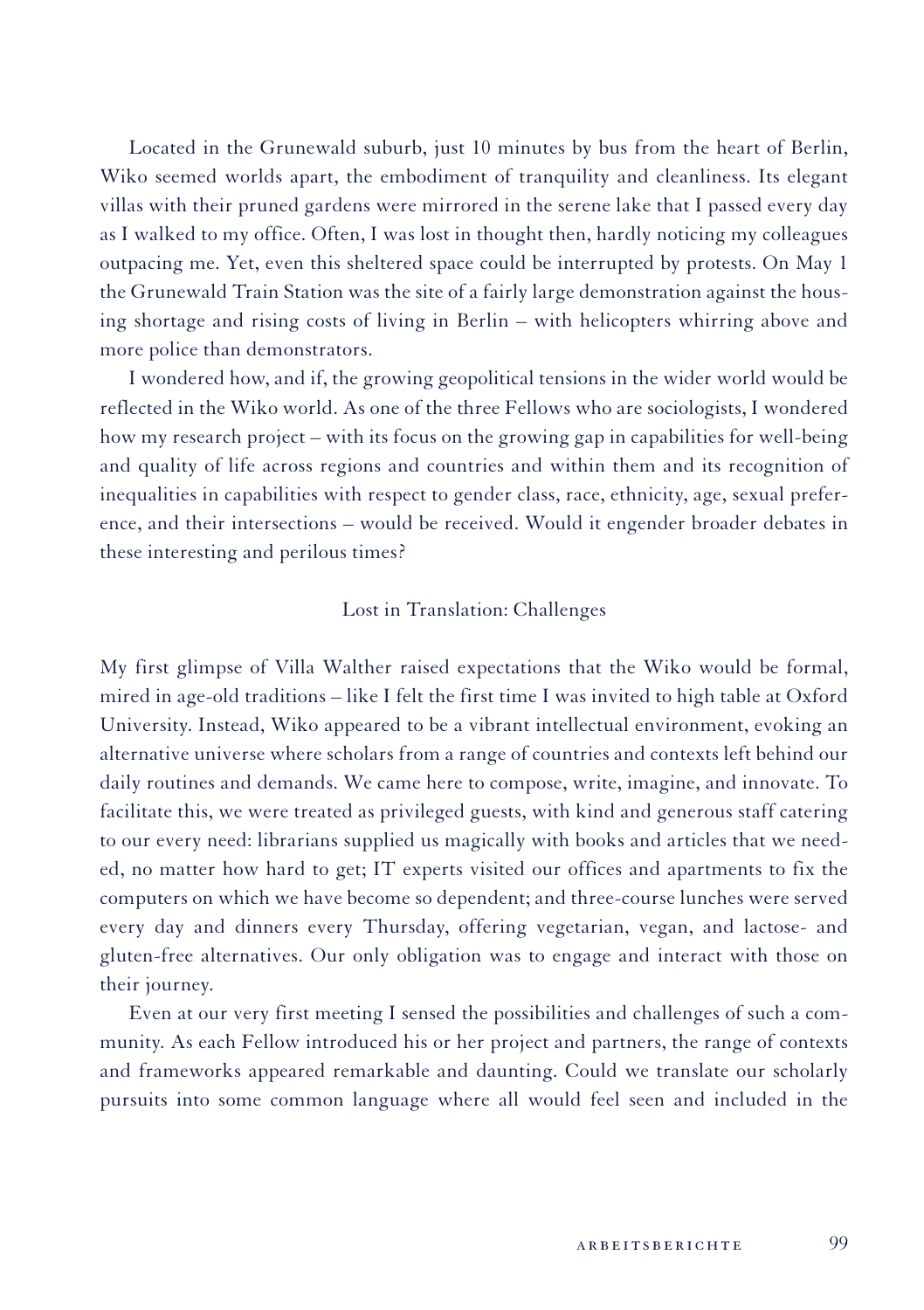dialogue? I was thinking not only of our different mother tongues, but also whether we could communicate our concepts, theories, and methodologies to others unfamiliar with them. Or would our seminars be variants of "lost in translation"?

Almost immediately, I also recognized the potential of this multi-disciplinary group to enrich each other's lives – both professionally, forcing us to think outside the box of our disciplines, and personally, to expand our horizons. Finally, in these "interesting times" in which democratic institutions are under siege and polarization and divisiveness in political cultures increase menacingly, could we create an open and nurturing environment, with not only tolerance, but mutual respect for diverse positions and positionings? This is a best scenario, which the leadership clearly set as a goal.

## Meeting the Challenges

We almost always present our research to other specialists, speaking in jargon and shorthand at conferences and assuming that our listeners understand and are familiar with the canon and major figures we refer to. Although academia often rewards scholarship that is highly arcane and translatable only with great difficulty, if at all, these rules of the game may not apply in diverse multi-disciplinary milieus, such as Wiko. Lost in translation was the experience for many Fellows after some seminars, especially the natural scientists who voiced their frustration at hearing a two-hour presentation that they could not decipher. Overall, most presenters rose to the challenge to communicate with all of us.

Nevertheless, for me, these natural scientists were the litmus test whether seminars avoided being lost in translation. Keenly aware of their different ways of organizing research, their emphasis on methodologies and evidence-based hypothesis-testing, the biological scientists made heroic efforts to avoid this pitfall. They explained how they had arrived at their research topic, what their contribution to the knowledge base in their field was, and, importantly for us others, the broader implications of their research for understanding the world we live in: translating how bees and bats learn, communicate, behave, and exhibit cognition and presenting the new trends in evolutionary biology that connect the genome of our species to those of the simplest living organisms. It is not surprising that in the discussion part of their seminars, the questions and comments were not as longwinded and rambling as some of those in other seminars.

In flagging this need to address "lost in translation", I do not want to suggest that Wiko should abandon its general seminar format for more specialized presentations to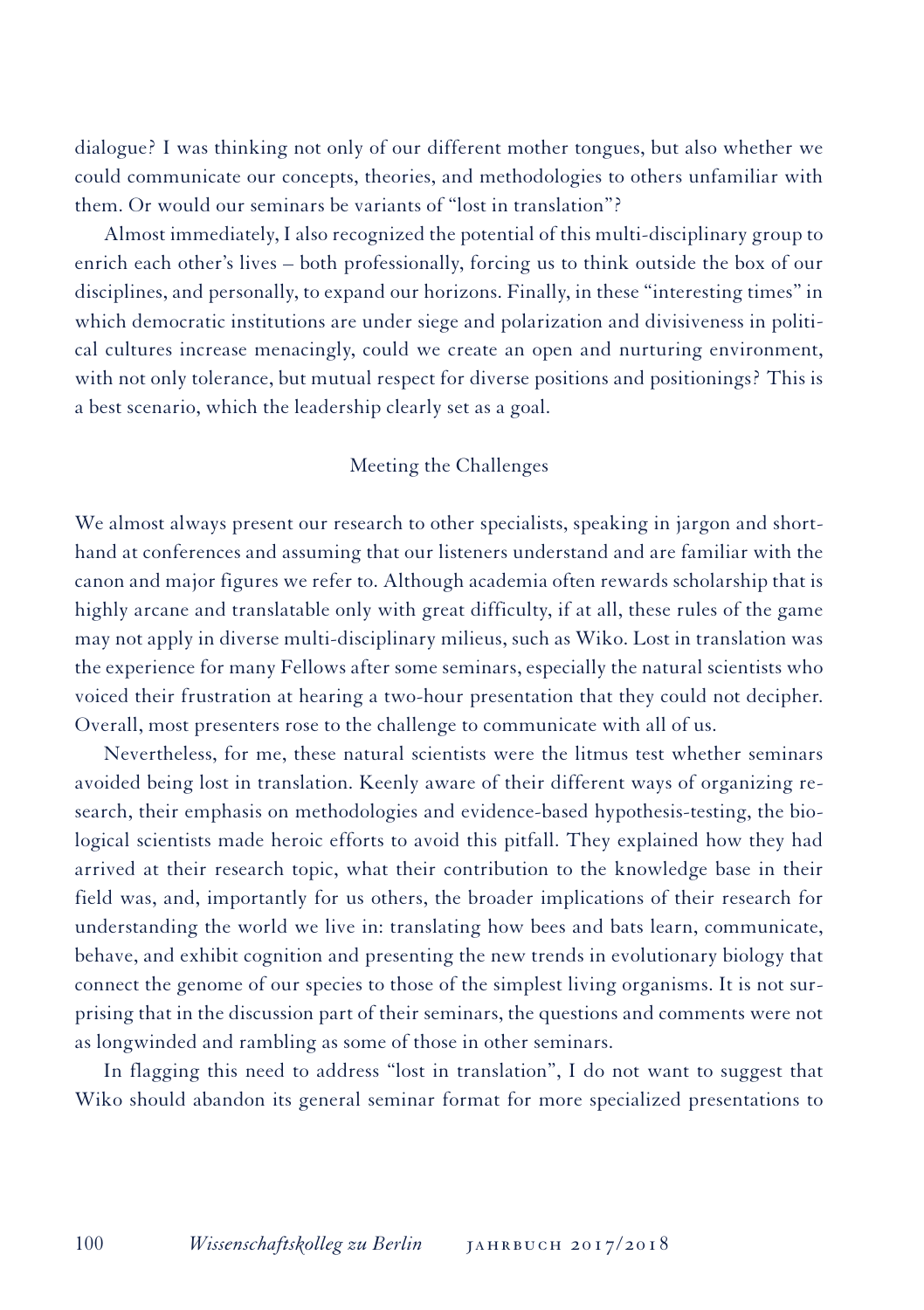smaller groups. Rather, I want to argue that this format provides great rewards in broadening our horizons and creating venues and incentives for multi-disciplinary exchange and inter-disciplinary collaborations that could be developed further for future Wiko scholars.

My own research has been enriched by the scholarship of my Wiko Fellows. Others have awakened my intellectual curiosity and enhanced my appreciation for architecture, literature, and music: a prizewinning author (I stayed up to the wee hours of the night reading his novel about the military coup in Pakistan); a renowned Bach clavichordist who attuned me to the emotional structure in Bach's compositions; an eminent architectural historian who walked us through the micro-histories of urban space (street signs and sewer covers); and a remarkable modernist composer whose current project, an epic opera, "Europa", traces myth through different epochs of history. Through his other compositions (he generously made a copy of one for me), I gained a deeper understanding of how silences in music create dramatic tension.

## Building Bridges

Interdisciplinarity has been a cornerstone in my professional career and my research. Gender, a dimension in my research, emerged as a subfield within academics through cross-disciplinary dialogue within institutions and networks. I was an active participant in this development as founder and editor of *Social Politics*, a journal whose interdisciplinary and global reach has created dialogue across disciplines. Sociology as a field has been transformed by cross-disciplinary exchange with many subfields: political, economic, and historical sociology. The innovations in my research over the years have emerged from building bridges across theoretical terrains. Relating to my current project, I turned to economist Amartya Sen's capability approach in my quest for a more dynamic and multi-dimensional framework: one that allowed me to explore multiple inequalities across social categories and to engage with institutional changes that have emerged from global processes, notably migration. Social psychology and cultural anthropology provided new perspectives for modelling mechanisms shaping capabilities to make change: the sense of entitlement to make claims for rights and the perceived scope of alternatives for agency (freedoms) to choose other ways of living.

At our weekly colloquia, scholars presenting their research lodged in specific disciplines and discursive terrains often confronted questions that tested disciplinary borders. Presenters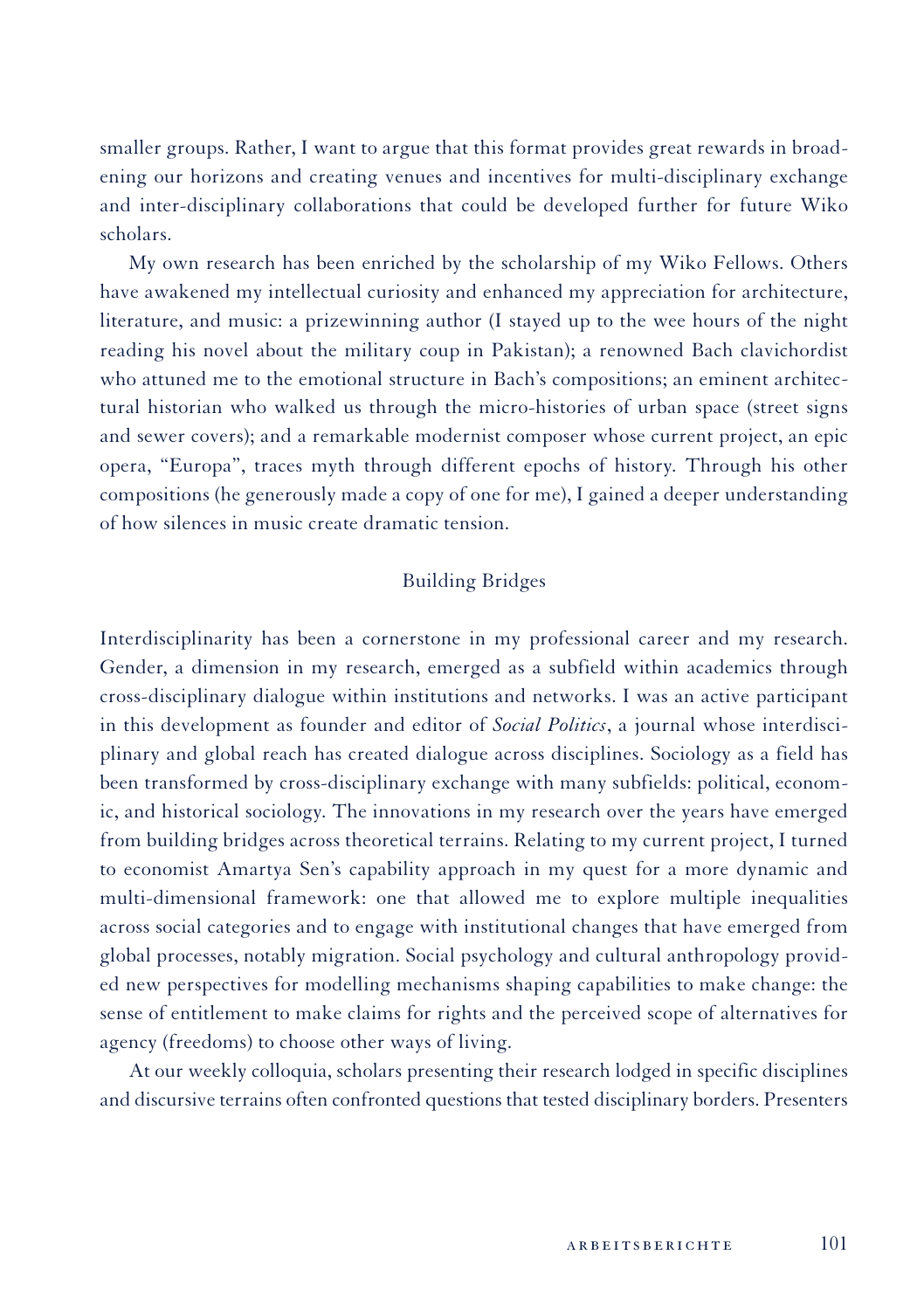were asked to consider other dimensions – how gender, race, nationality, colonialism, or different country contexts might nuance the narrative. After these discussions, I hungered for more cross-disciplinary dialogue. I took the initiative, specifically at one-on-one lunches and coffees where I sought to carry on the discussions that emerged from seminars, both theirs and mine. What a rich array of intellectual dishes covered my table: scholarship on critical race theory and colonialism, as well as frameworks for citizenship and human rights; and philosophers who shared their knowledge of existential debates on agency freedoms and futures. Several lively conversations with Permanent Fellow Lorraine Daston provided me with important insights on mechanisms reshaping norms (related to my earlier book on capabilities and work-life balance, which will be helpful for a project that I will be starting next year). Closest to my research, Permanent Fellow Bénédicte Zimmermann, who also shares my interdisciplinary bent, has had the most impact on the theoretical development in my research this year. In addition to our informal, passionate discussions on capabilities, she invited me to participate in her international workshop on work and capabilities. These laid the foundation for a collaborative article in which we seek to present theoretical innovations in capabilities research. Through my Wiko connections, I met with two prominent scholars living in Berlin; anthropologist Arjun Appadurai, whose framework on the capacity to aspire has become a key dimension in my project on migrants: "Imagining Alternative Futures"; and the historian Gisela Bock, a former Fellow, shared with me her insights on German history of the 1930s and the evolution of gender research in German scholarship, its complexities, and its fragmentations. The many conversations with her have evolved into a continuing friendship.

Wiko offers fertile ground for cross-disciplinary exchange. In order to foster more interdisciplinary exchange and collaborations among Wiko Fellows, I have recommended that resources be reserved for workshops and seminars that emerge from dicussions and research debates during the Wiko year.

# Lost in Translation in Interesting Times

During our year, many social occasions brought us together: yoga classes led by one of the Fellows, several potluck dinners, barbecues, discos, etc. were held and long-lasting friendships were made. 2017/18 at Wiko has nevertheless been characterized by both the Wiko leadership and Permanent Fellows as an exceptional year, illustrating how geopolitical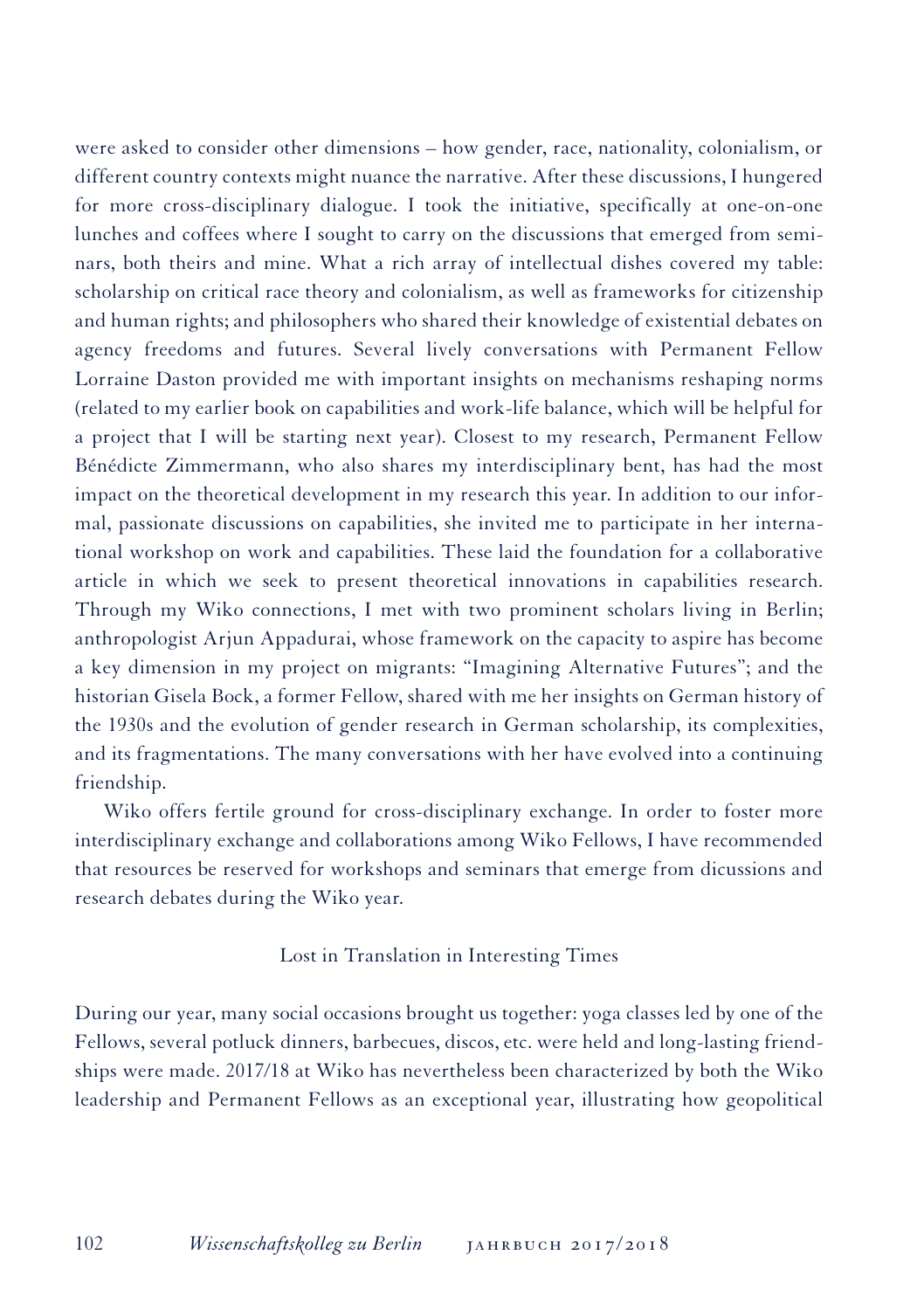events, such as #MeToo and contentious discourses on diversity and difference, can reveal the strains and fault lines in a community.

For me, "lost in translation" is an apt overall metaphor for this exceptional year. My earlier research on recognition struggles and current work on citizenship and diversity have shed light on the tensions in social identities and their contextual embeddedness that resonated in our year. As my colleague in the recognition project, Susan Gal, Profesor of Anthropology at the University of Chicago, an expert on translation has underscored, translation is a process that involves who is speaking and who is listening and in what contexts. Layers of context frame our lenses for understanding, interpreting the texts we receive, and engaging with colleagues in seminars, sometimes electrifying daily conversations at lunch and dinner tables. Where we locate ourselves (our habitus) embodies concentric circles: the countries and regions we live in; the academic institutions where we teach and advise students; our research and social networks; the stage of our careers; and other socio-demographic characteristics. In our era, when political social identities are becoming more polarized, the notion that context matters comes into play.

The issue of diversity, which has been raised in previous years, became a flashpoint in ours and has spurred the Wiko leadership and Permanent Fellows to develop further their strategies for achieving broad geographic representation and more diversity among the Fellows with respect to gender, race, and ethnicity. There is potential and promise for future Wiko communities to engage with these tensions. Perhaps that is at least part of the legacy of 2017.

#### Not a World Apart: Political Engagement

While many scholars might yearn for a return to the ivory tower in these turbulent times and while Fellows of bygone years celebrated Wiko's seclusion in a setting apart from tribulations outside, this image does not resonate in our year. In our year, the Wiko leadership selected three Fellows fleeing persecution in non-democratic regimes in Syria, Turkey, and Poland, an unmistakable indication that the Wiko was very much in and of the world. These Fellows inspired us with their courage to resist authoritarian regimes, and their projects embodied our theoretical discussions on human rights: Zeynep Kıvılcım, Professor of Civil Law, whose passport was confiscated after signing a protest letter against the authoritarian Erdogan regime; Paweł Machcewicz, director of the World WarII museum in Gdańsk, who is currently facing trial for standing by his interpretation of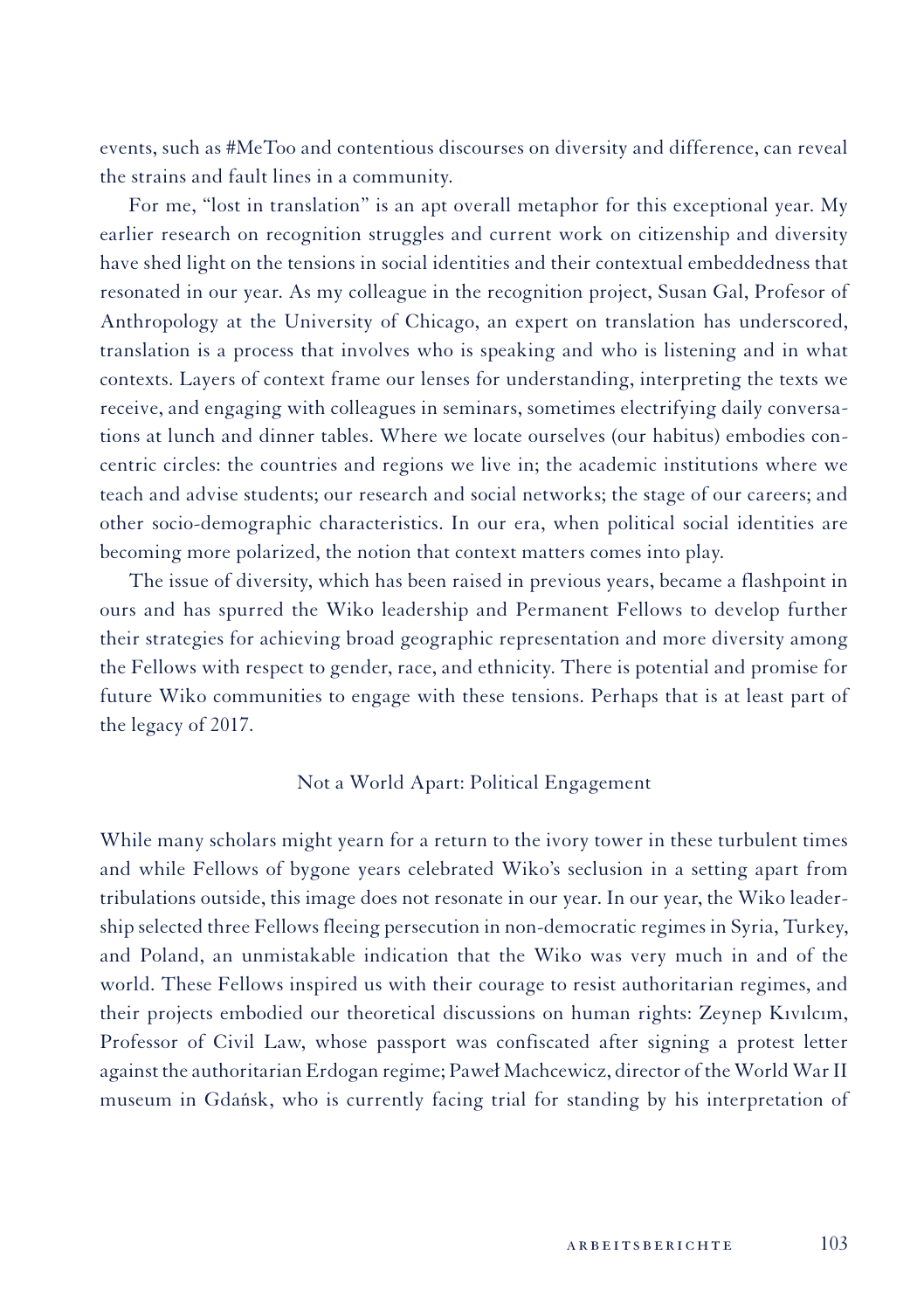history (all of us were invited on a tour to see his exhibition before it was removed to accommodate the Polish government's revisionist history); and Yassin al-Haj Saleh, author and public speaker on the ravages of the Syrian civil war and the enduring effects of torture, incarcerated in a Syrian prison for 16 years. We Fellows become engaged in their struggles, signing petitions against the devastating carnage in cities like Ghouta (letter published in the *New York Review of Books*) and sending a petition to the Polish government in support of our colleague and the rights of free expression. Politically engaged scholarship can emerge from our own research. Seeking to reach a wider public on an injustice that has been perpetuated for nearly 200 years, Kris Manjapra, historian of slavery and colonialism, unearthed archives that revealed that reparations for slaveholders were still being paid by the British government until as late as 2015. He was commissioned to write a long article about this for *The Guardian* (now to become a book) that has activated the growing international movement for reparations to the descendants of slaves.

Though situated in idyllic and insular surroundings, the Wiko is not a world apart. It is fitting that the last seminar involved a panel on World War I and its aftermath, culminating in the spectacular film from a new TV series, "The Clash of Cultures", based on a book by our own Daniel Schönpflug. Both the panel and audience addressed the reverberations of the past in the current day: anti-Semitism, the demonizing of the Other (nowadays migrants), the resurgence of white power, and identity. Currently, gender backlash has been added to this list wherever the populist right has gained power. The recent decree of the authoritarian Hungarian government forbidding the teaching of Gender and LGBT Studies at universities. Despite the outpouring of hundreds of letters of condemnation from international academic associations, journals and institutes, the authoritarian Hungarian government has decided to prohibit teaching of Gender and LGBT studies at Hungarian universities. This is a wake-up call to all scholars and academic institutes like Wiko to vigorously contest these threats to academic freedoms.

# Publications and Presentations during Wiko Year

"Migrants, Markets and Domestic Work: Do Institutional Contexts Matter in the Personal Household Service Sector?" *Journal of European Social Policy* 28, 4 (2018): 386−401. "Revisiting Recognition and Redistribution and Extending the Borders." *Intersections.* 

*East European Journal of Society and Politics* 4, 1 (2018): 9−23.